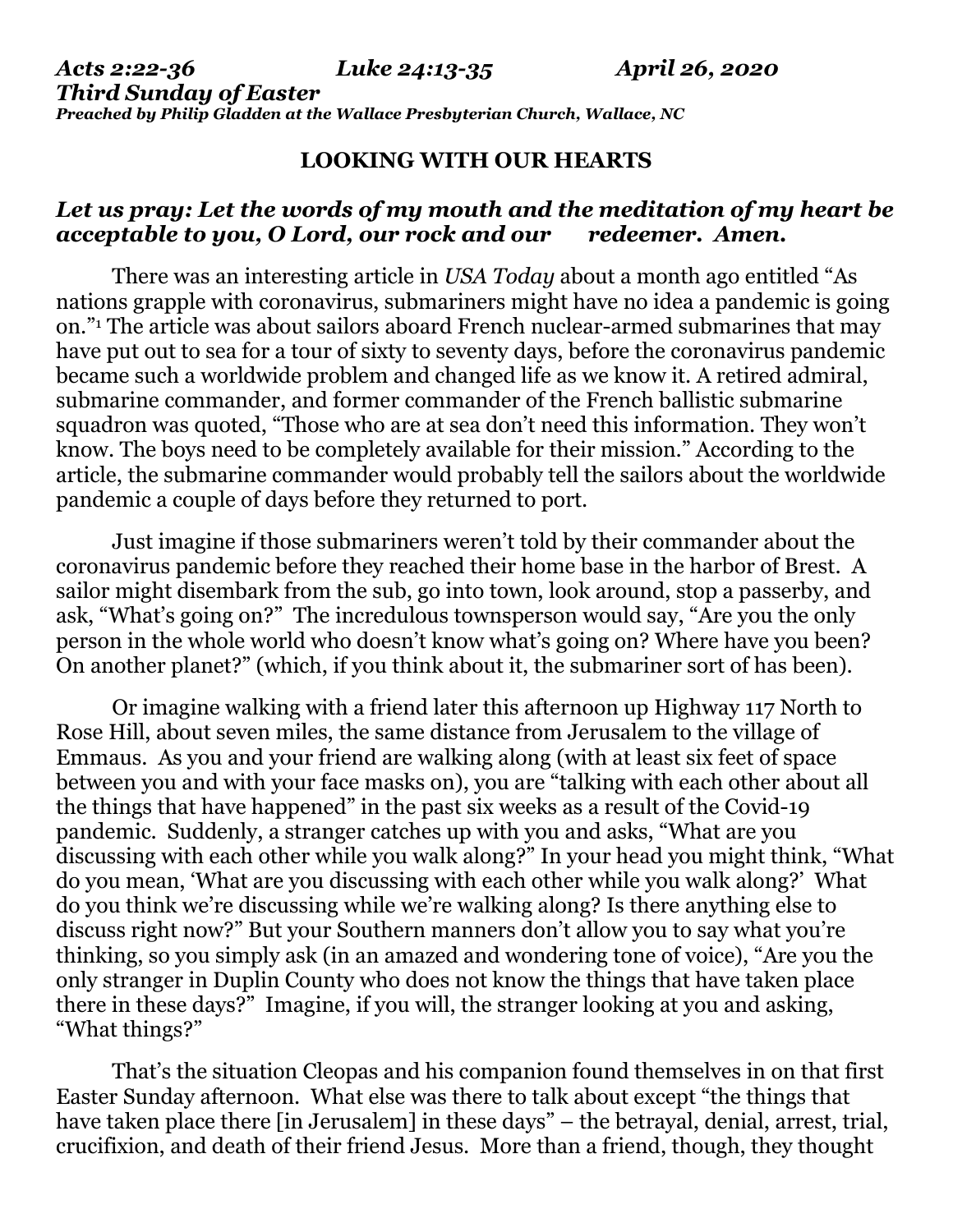he was "the One." No wonder they stood still and looked sad – "But we had hoped that he was the one to redeem Israel." The fact that some women of their group had gone to the tomb earlier that day, not found the body, and seen a vision of angels who said Jesus was alive doesn't seem to register or make much difference for Cleopas and his companion. Now their hopes have been crushed, their world has been turned upside down, and they're on their way back to life as they used to know it, or maybe they're walking into an unknown future. Perhaps that's what Luke means when he tells us that "their eyes were kept from recognizing him." (Luke 24:16) They were too preoccupied with the horrors of the recent past and the fears of their present to know that it was Jesus who was walking along the way with them. One writer imagines Cleopas telling the stranger, "The women told us this unbelievable, really unbelievable story, about the body gone and angels present and that Jesus is alive, but the men didn't see him, can't confirm this, and obviously everyone has lost their minds and really, who can blame them, these events are a crazy-making, devastating source of despair for us all."<sup>2</sup>

On this third Sunday of Easter, we might find ourselves in the same situation as Cleopas and his companion. We celebrated the astounding news two weeks ago – "Christ is risen!" – but the circumstances of our lives and our world right now might be keeping our eyes from recognizing the risen Jesus in our midst, walking along the way with us.

In her comments on Luke's story of the Easter afternoon Emmaus Road walk, Jill Duffield writes in the latest *Presbyterian Outlook*, ". . .on this third Sunday of Easter, the Risen Jesus comes alongside us and hears us as we pour our hearts out. He asks, 'What things are you discussing?' And let's tell him plainly, as raw as we need to, all that's on our hearts and minds. Then, he offers us a Word. He offers us himself. He gives us his body made known to us in the breaking of the bread. He gives us the bigger context of this tumultuous, scary, hope-testing, expectation-upending time. He tells us again God's salvation story that has not ended and will not go untold or unaccomplished."<sup>3</sup>

If Cleopas and his companion had not looked with their hearts, had not invited this stranger to stay the night in Emmaus, had not taken the broken bread from his hands at the table, they might have thought the story had ended on the cross at Golgotha or in the tomb in Gethsemane.

But Cleopas and his companion *did* look with their hearts, *did* invite the stranger to stay the night, *did* take the broken bread from his hands – and they realized the story was far from over. In fact, the story had an unbelievably wonderful ending – "We have seen the Lord!" – that was really just the beginning of their changed lives.

Again, Jill Duffield writes, "Have not our hearts burned within us these past weeks? Have we not heard and spoken the Logos? Has Jesus not been made known to us in the breaking of the bread, even when we've not been in sanctuaries and around communion tables? Jesus has come alongside us wherever we are, in our deep sadness,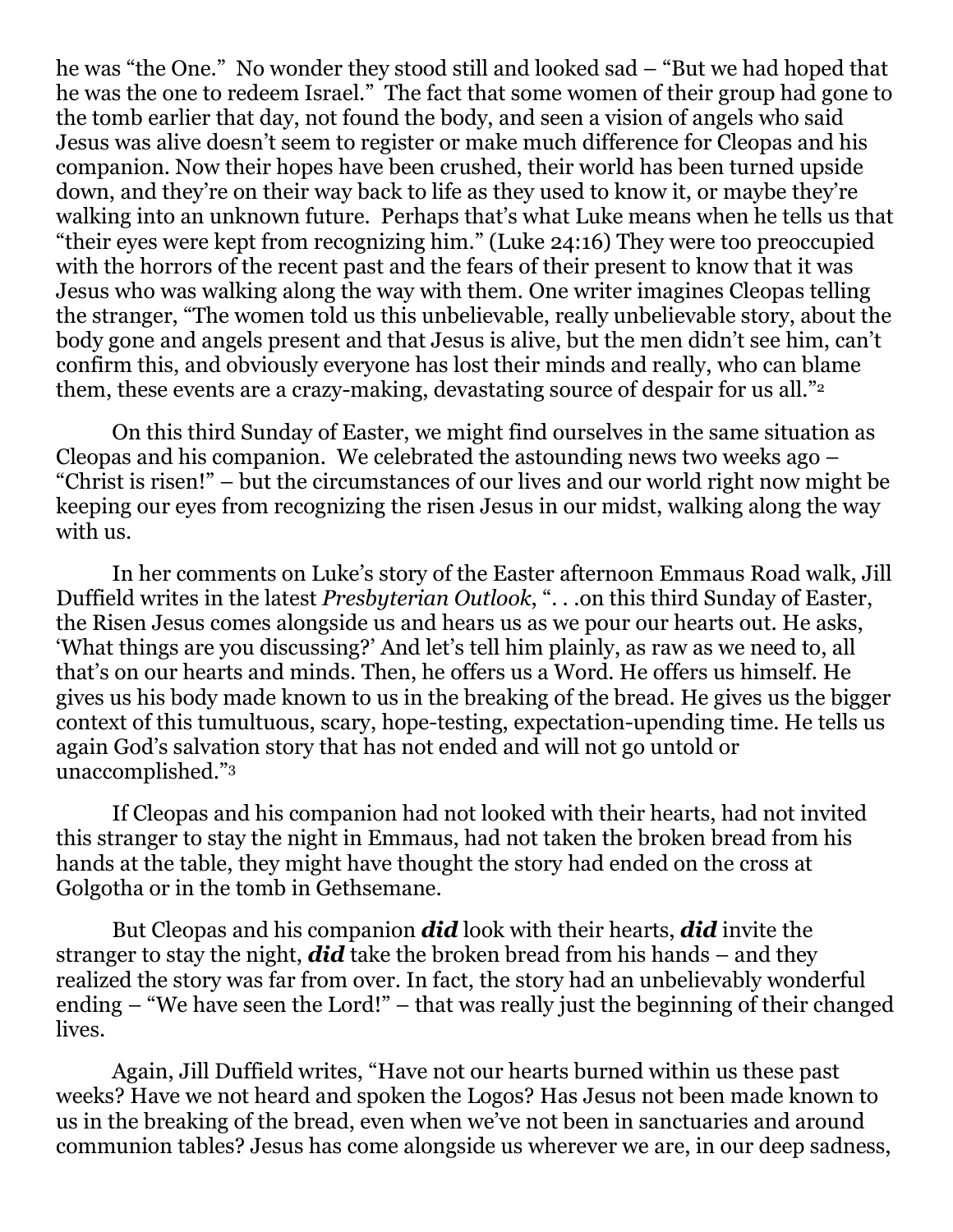reminding us of God's salvation story. The risen Christ reminds us of all we may forget when we are overwhelmed by current events. He makes himself known to us so that we can go and make him known to others."<sup>4</sup>

It's not that Cleopas and his companion didn't know the first part of the story or had their facts wrong. They told the stranger the truth – "about Jesus of Nazareth, who was a prophet mighty in deed and word before God and all the people, and how our chief priests and leaders handed him over to be condemned to death and crucified him." (Luke 24:19-20) Their story squares with what Peter preached on the Day of Pentecost fifty days later in Jerusalem – "Jesus of Nazareth, a man attested to you by God with deeds of power, wonders, and signs that God did through him among you, as you yourselves know – this man, handed over to you according to the definite plan and foreknowledge of God, you crucified and killed by the hands of those outside the law." (Acts 2:22-23) If that were the end of the story – if on Sunday morning we stood and said only that "he was crucified, dead, and buried" – we would be, as the apostle Paul wrote to the Corinthians, "of all people the most to be pitied."

On Monday, April 10, 1939, Professor Gerhard von Rad preached a sermon on this story about the road to Emmaus, probably to the Confessing Congregation at Jena, Germany. He was Professor of Old Testament at Jena University at the time when Adolph Hitler and the Nazi regime attacked the Old Testament and even the German Church tried to distance itself and deny its association with its Hebrew/Jewish roots.

In those incredibly trying times, at great personal risk, von Rad continued to promote the teaching of the Old Testament and its importance for our Christian faith and understanding of who Jesus is. In his sermon about Cleopas and his companion, von Rad describes them (and the rest of Jesus' disciples) as "quite ordinary, average men" who were called by Jesus. He said, "Whoever hears the call of Jesus – this is the testimony of the gospel and of Christians in all centuries – harshly and inevitably comes up against the cross. The cross is the one thing about Jesus that disquiets and disturbs. This is, indeed, the point beyond which the disciples on the road to Emmaus did not know how to go on. They had surely accepted and granted validity to much about him, may have not done so easily, were discouraged by some his harsh sayings – all of this was possible and not yet the worst – but now came the arrest, the passion and the cross, the grand fiasco of the world, as they saw it. This was the bold line through all their faith and their hopes. And, so, they quite openly and without adornment express their disappointment in this so tremendously meaningful statement: 'But we had hoped that he would redeem Israel!'"<sup>5</sup>

Surely the members of the congregation that Easter Monday, Confessing Christians who resisted Hitler's idolatrous claims, and Professor von Rad himself must have felt at times like Cleopas and his friend. Their hopes may have been dashed. The circumstances of 1939 Germany and the challenges of their lives and to their faith might have seemed like a point beyond which they did not know how to go on. But Professor von Rad knew the story didn't end with Cleopas and his friend standing still, looking sad, with dashed hopes and uncertain futures. For he preached that Easter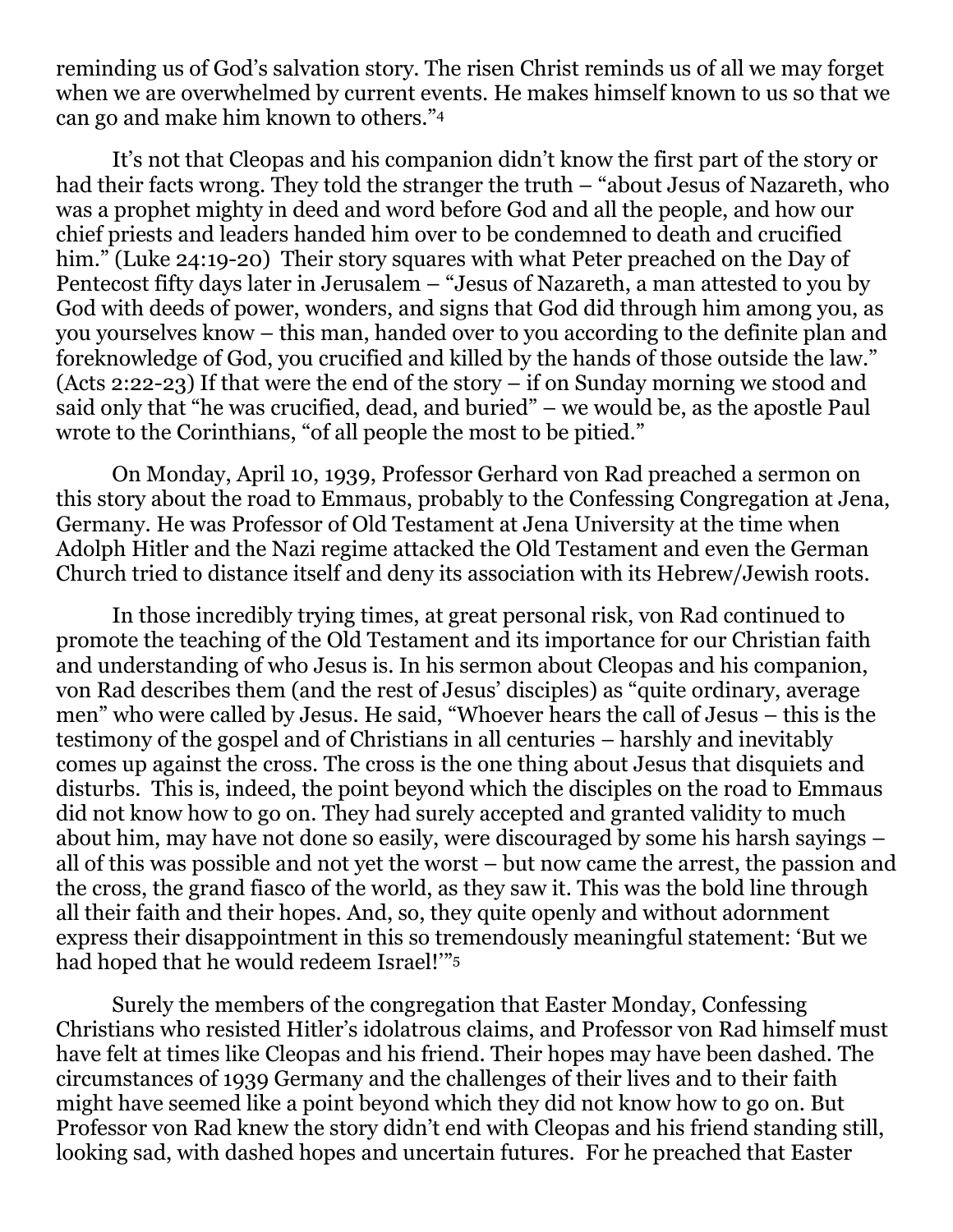Monday, "Dear Congregation, can there be a simpler, more unforgettable witness that our Lord Christ lives, that he moved about in our midst and is still with us, that this Easter story? That he seeks us, pursues us, that he is present in our conversations, that he instructs us and makes us at home at his table."<sup>6</sup>

Perhaps some of you are familiar with the "Walk to Emmaus" sponsored by the Upper Room Ministries, a three-day "opportunity to meet Jesus Christ in a new way as God's grace and love is revealed to you through other believers." Maybe you have been a retreat participant or written letters to people who have made the walk. According to the program's website, "Participants are encouraged to find ways to live out their individual call to discipleship in their home, church, and community. The objective of Emmaus is to inspire, challenge, and equip the local church members for Christian action in their homes, churches, communities and places of work. Emmaus lifts up a way for our grace-filled lives to be lived and shared with others."

In the FAQ section of the Walk to Emmaus website, the question is asked, "What is the meaning behind the name 'Walk to Emmaus'?" Obviously, the name is taken from today's story at the end of Luke's gospel. What really captured my attention, however, was this comparison of our contemporary life of faith with those two walking disciples: "Like Christians and churches who are blinded by preoccupation with their own immediate difficulties, these two disciples' sadness and hopelessness seemed to prevent them from seeing God's redemptive purpose in things that had happened." 7

Dear Congregation, we are living in challenging and troubling times. Our world is turned upside down. Life as we have known it may never return. The future stretches out before us like a great unknown. At times we might feel like we've reached a point beyond which we don't know how to go on.

Dear Congregation, the good news of Easter that we celebrated two weeks ago is still true today, and shows us the way to follow. In his book *The Magnificent Defeat*, Frederick Buechner writes, "Sacred moments, the moments of miracle, are often everyday moments, the moments which, if we do not look with more than our eyes or listen with more than our ears, reveal only. . . a garden, a stranger coming down the road behind us, a meal like any other meal. But if we look with our hearts, if we listen with our being and imagination. . .what we may see is Jesus himself."<sup>8</sup>

> *Open the eyes of our hearts, Lord. We want to see you, high and lifted up, shining in the light of your glory. Open the eyes of our hearts, Lord.*

*Let us pray: Lord Jesus Christ, stay with us, we pray, in every part of our journey, no matter how full of doubt or fear we may be today. Through your Holy Spirit, we pray that you will open our eyes and our hearts. Help us see you as our risen Lord in all your beauty and in all your loving power. Amen.*